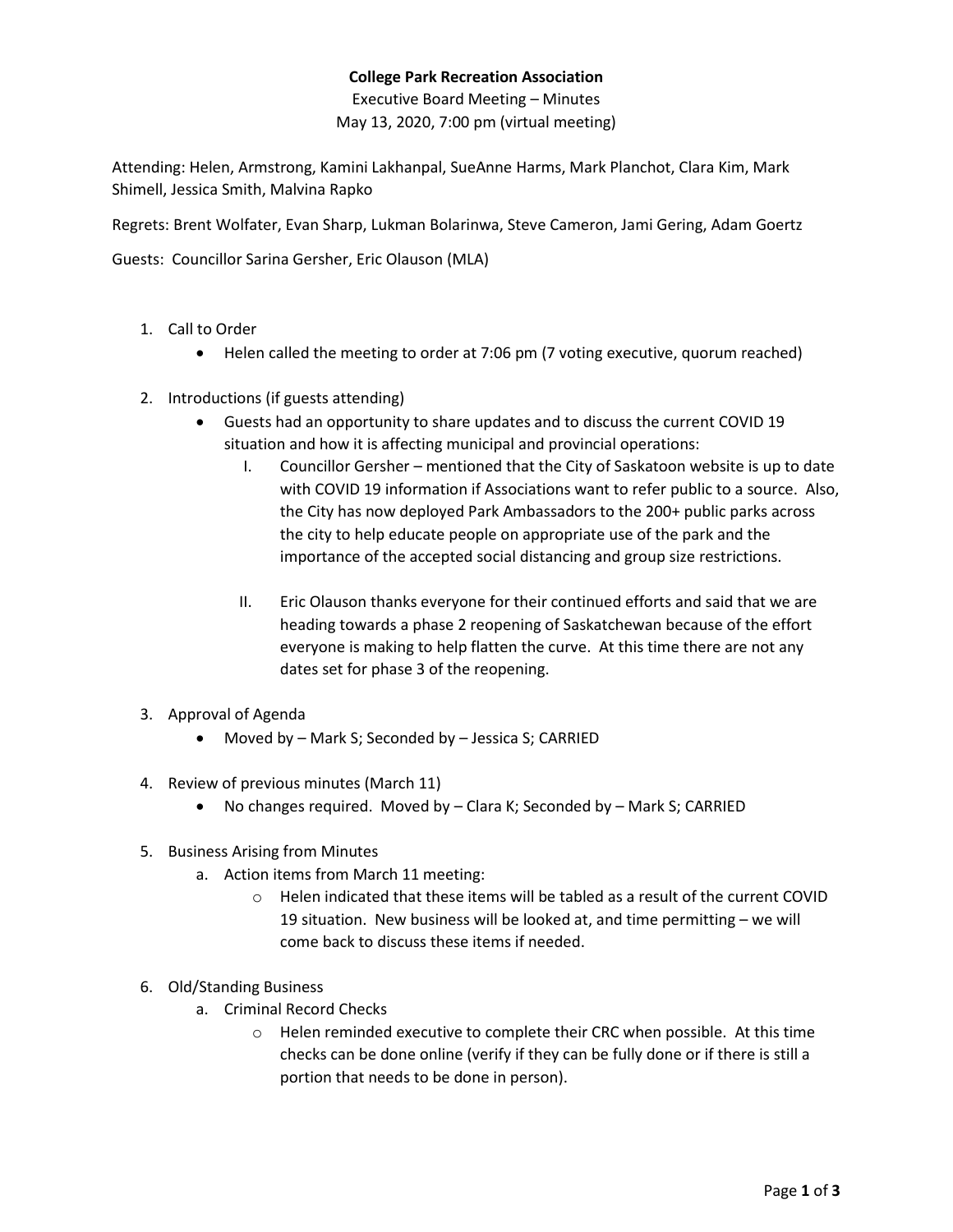- b. Rink refurbishment plans
	- o At this time, group volunteer projects will be difficult. The decision is whether there are some repairs that are needed before next winter (that can be contracted out); and what parts of the repair could wait until spring 2021 when a volunteer work project could be done.
	- $\circ$  ACTION: Helen to follow up with Brent & Mark S to see what parts of the rink project need to be done soon, and then get a quote from a contractor. This quote can be reviewed and decided on at the June 2020 meeting.
- c. Back alley cleanup
	- o Cleanup event has been postponed until fall 2020. Once more details are determined on this event (connected to the SK reopening plan), Mark/Helen will pass them along. Note: There is some discussion right now about whether cleanups could be allowed if association followed a set of protocol in order to minimize the risk of COVID 19 transmission. More details to be shared in June.

## 7. New Business

- a. Insurance (for quad)
	- o Helen indicated that following some discussion with Brent & Mark S, it was decided that the quad and its attachments may be overvalued on the insurance policy. Its current value is \$4,500; yet on the policy it is listed at \$6,500.
	- $\circ$  **ACTION:** Helen to follow up with Steve and Brent on value, and then check with Rayner Agencies if the quad insurance should remain with Lloyds as a separate policy, or get added to the SGI policy CPRA has for general liability insurance, etc.
- b. Challenges related to COVID situation
	- o Overall with the reopening of services and group size restrictions in place, knowing when programs and services offered by the CPRA is the biggest challenge. We will continue to meet and discuss any updates received and determine in June what can be done for upcoming rink repairs as well as fall programming.
	- $\circ$  **ACTION:** Mark to book a virtual meeting to discuss SueAnne's initial line up for fall programs. Meeting will discuss what trends are currently out there with other CAs for fall programs, considering that access to school spaces may be limited.

## 8. Executive Reports

Only executive with updates to share presented:

- a. Treasurer (Evan via email)
	- o City grants have now been received. Total payment of \$4, 634.42 was issued, and includes all 4 annual operating grants along with \$330.00 awarded to CPRA for the winter 2020 youth on the move program SueAnne offered.